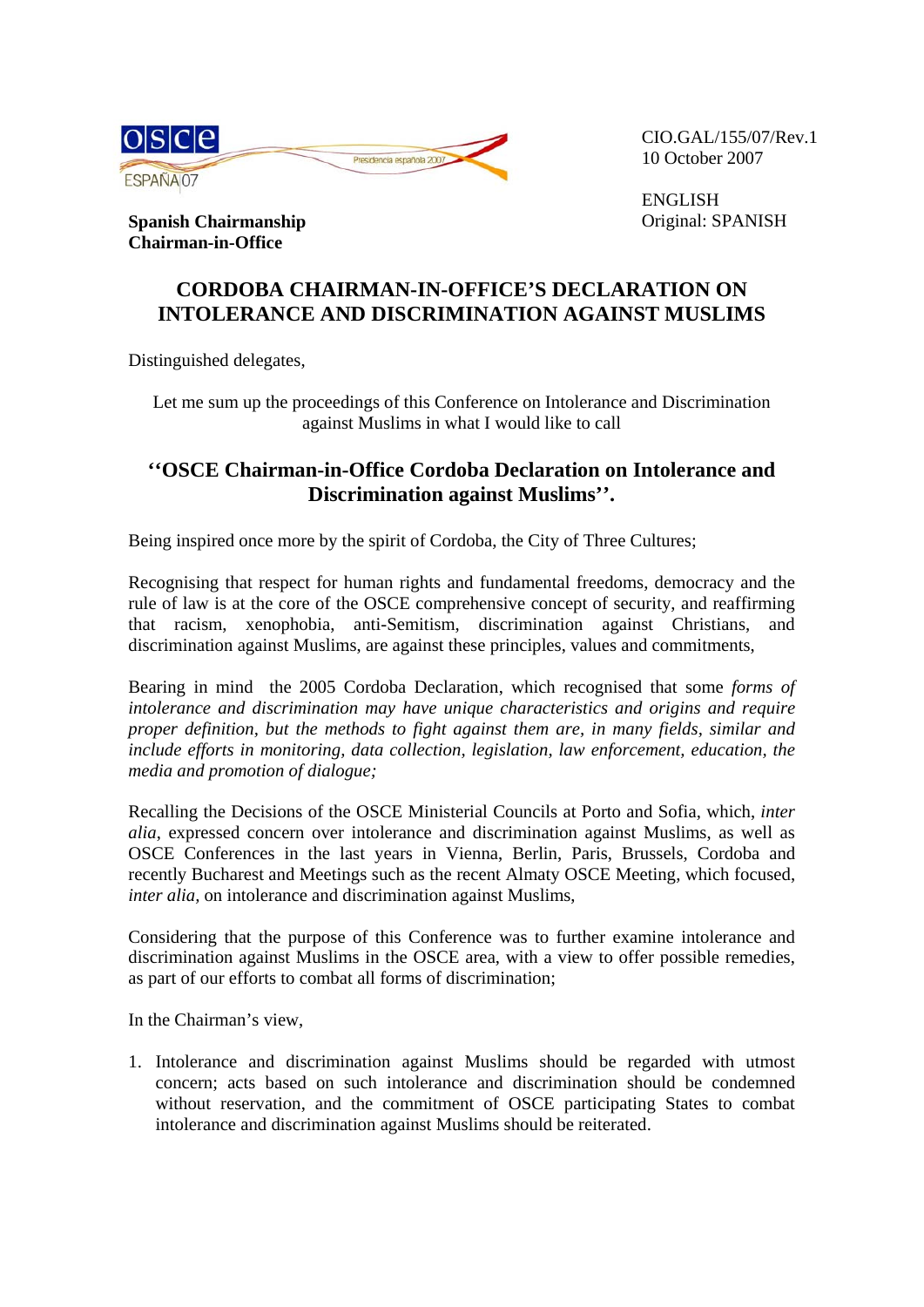- 2. It is necessary to avoid the prejudices engendering intolerance and discrimination against Muslims, which may drive our societies and countries to biased perceptions, and which may build new walls of division within and among them.
- 3. To that end, it is the Chairman's view that
- $\triangleright$  The primary responsibility for addressing acts of intolerance and discrimination against Muslims rests with participating States, including by promoting and facilitating open and transparent interfaith and intercultural dialogue and partnerships towards tolerance, mutual respect and understanding, promotion of human rights and fundamental freedoms, and by fighting prejudice, disaffection and marginalisation,
- $\triangleright$  It is also the Muslim communities' responsibility to engage fully within society. Their participation in social and political life through, *inter alia,* representative organisations, is very relevant.
- $\triangleright$  International developments or political issues can never justify intolerance and discrimination, including against Muslims,
- $\triangleright$  All forms of terrorism must be strongly condemned. The identification of terrorism and extremism with Islam and Muslims has to be firmly rejected.
- $\triangleright$  Political and community representatives can play a relevant role in the fight against intolerance and discrimination against Muslims, among others*,* through a constructive public discourse to diffuse tensions within societies, while respecting freedom of expression.
- $\triangleright$  Education is a crucial means to prevent and address intolerance and discrimination against Muslims, as well as to promote integration and pluralism and to combat radicalisation. In this respect, the Toledo Guiding Principles on Teaching about Religions and Belief in Public Schools in the OSCE area that will soon be published will undoubtedly contribute to these efforts.
- $\triangleright$  The commitment to collecting, maintaining and improving methods to gather reliable information and statistics about acts motivated by intolerance and discrimination, including against Muslims, and to following them closely, is commendable. At the same time, it would be convenient that participating States report such information periodically to the OSCE Office for Democratic Institutions and Human Rights (ODIHR), and make this information available to the public.
- $\triangleright$  Legislation and law enforcement are essential tools to combat crimes and violent manifestations of intolerance and discrimination, including against Muslims.
- $\triangleright$  The ODIHR could further strengthen the work of its Tolerance and Non-Discrimination Programme, in particular its assistance activities, *among others,* with regard to intolerance and discrimination against Muslims. Furthermore, the ODIHR should